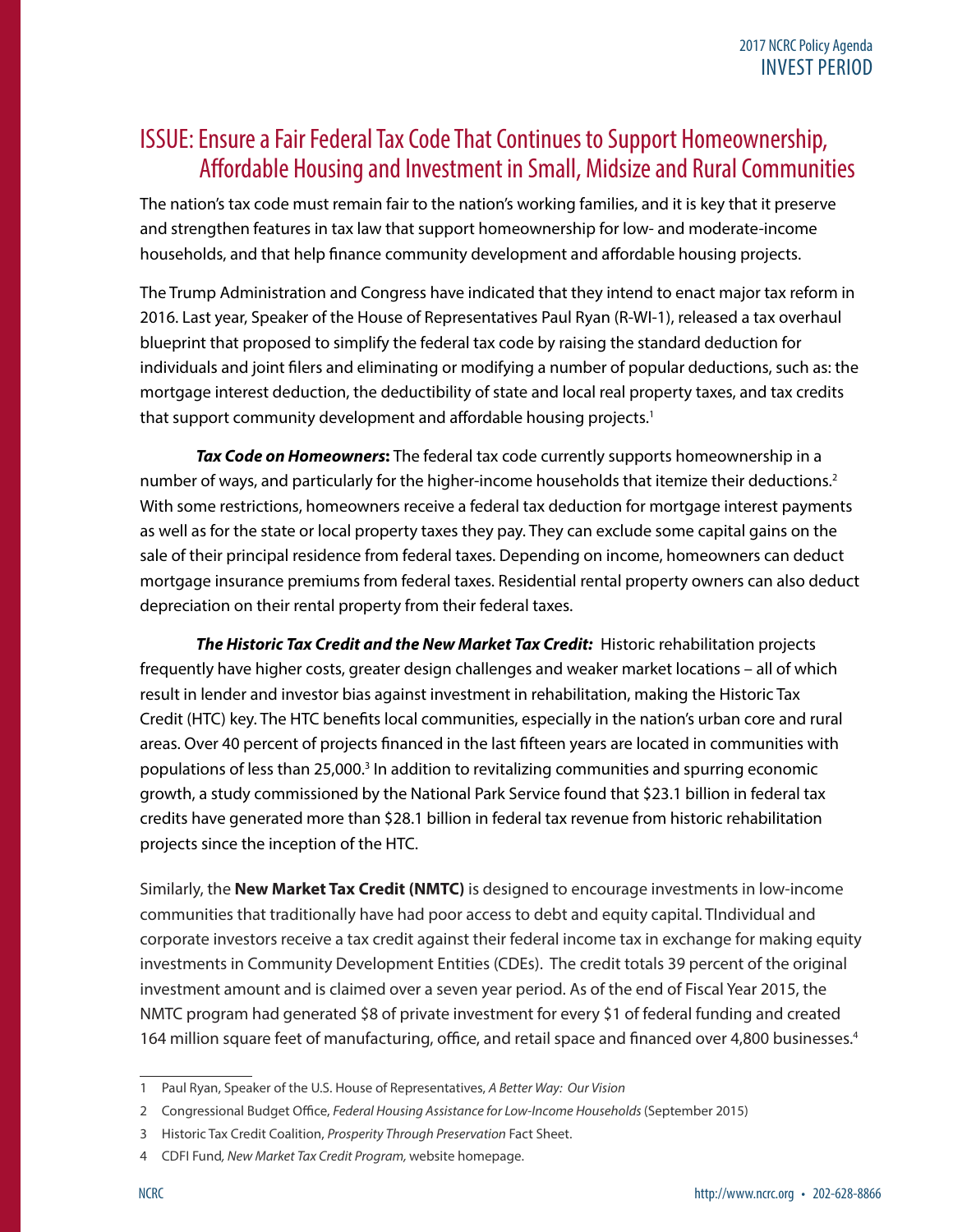*Low Income Housing Tax Credit***:** The Low Income Housing Tax Credit (LIHTC) remains the principal federal resource for both expanding and preserving affordable housing. Still, the LIHTC program has supported only 76,000 additional affordable units annually on average in recent years, with about half of its funding going to acquisition and rehabilitation of existing subsidized developments and half to new construction.<sup>5</sup> Created by the Tax Reform Act of 1986, the LIHTC program gives [state and local LIHTC-allocating agencies](http://lihtc.huduser.gov/agency_list.htm) the equivalent of nearly \$8 billion in annual budget authority to issue tax credits for the acquisition, rehabilitation, or new construction of rental housing targeted to lower-income households.<sup>6</sup> This allows individual and corporate investors to claim tax credits on their federal income tax returns. The LIHTC database, created by HUD, contains information on 40,502 projects and 2.6 million affordable housing units placed in service between 1987 and 2013.7

Importantly, in December 2015, Congress enacted a permanent minimum nine percent LIHTC rate for new construction and substantial rehabilitation and extended the NMTC through 2019 at its current annual funding level of \$3.5 billion.<sup>8</sup> However, the shortage of affordable housing units demands a greater federal response.

## Who Can Act:

The U.S. Congress

## NCRC's Position:

Congress should continue to provide tax support for homeownership for low- and moderate-income households. Homeownership is the best vehicle for these families and people of color to build wealth and enter the middle class.

We support the *United for Homes Campaign*<sup>9</sup> in reforming the mortgage interest deduction to:

- Lower the Cap: Reduce the amount of a mortgage eligible for a tax break from \$1 million to \$500,000. Homeowners would continue to get tax relief on the first \$500,000 of their mortgage.
- **Convert it to a Tax Credit:** Convert the mortgage interest deduction to a tax credit, which would allow an additional 15 million low- and moderate-income homeowners to get a tax break.10

7 Ibid.

<sup>5</sup> *America's Rental Housing: Expanding Options for Diverse and Growing Demand*, Joint Center for Housing Studies of Harvard University (December 9, 2105).

<sup>6</sup> *About the LIHTC Database*, HUD Website (2016).

<sup>8</sup> HousingWire, *Congress Approves Permanent Minimum Rate for LIHTCs*, December 18, 2015.

<sup>9</sup> *United for Homes*: National Low Income Housing Coalition.

<sup>10</sup> Diane Yentel and Mark Calabria, *Time to reform the mortgage interest deduction*, The Hill (February 6, 2017).